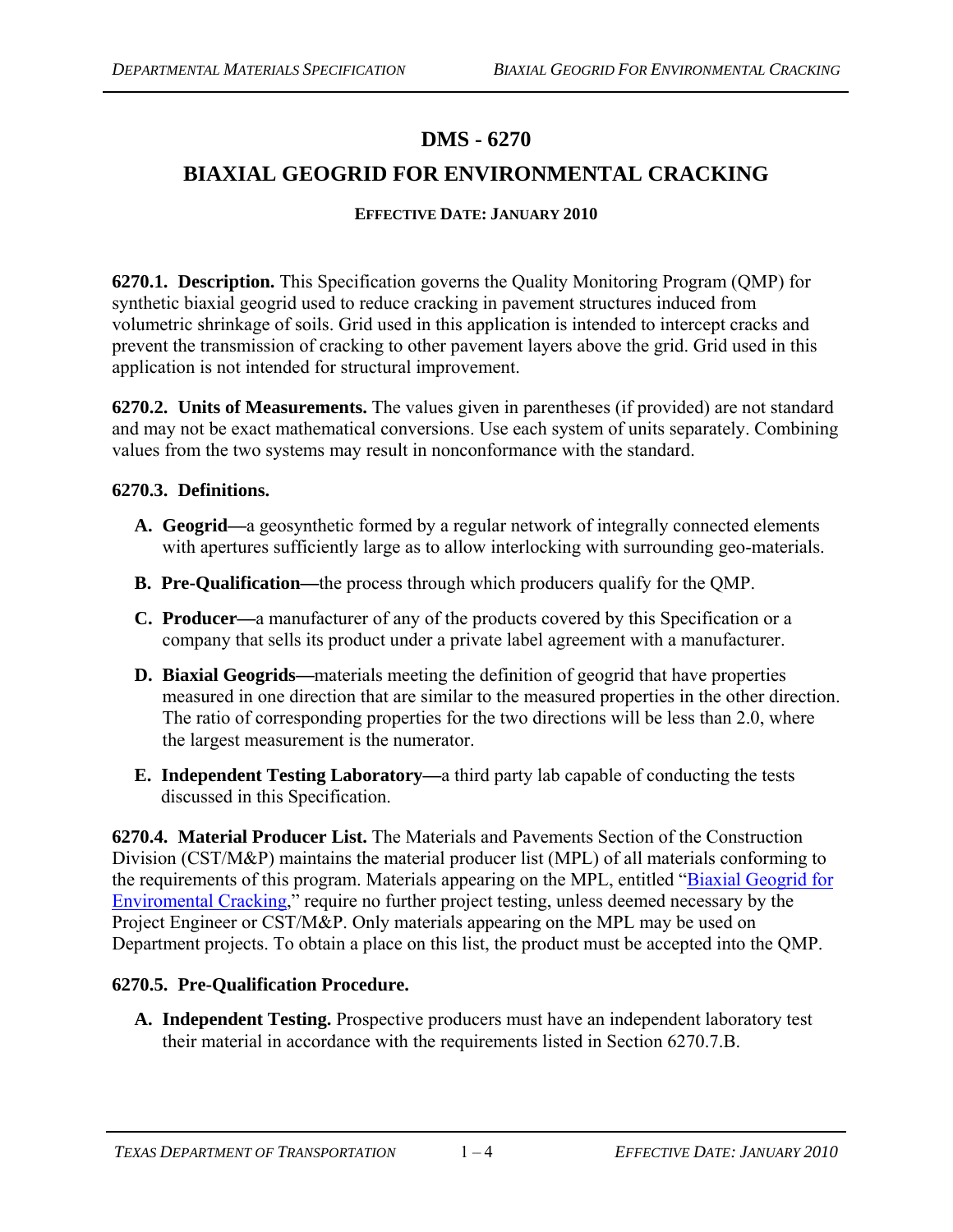**B. Pre-Qualification Request.** Submit a written request for evaluation to the Texas Department of Transportation, Construction Division, Materials and Pavements Section (CP51), 125 E. 11th Street, Austin, Texas 78701-2483.

Include the following information with the request:

- Producer name
- Product name and designation
- Physical and mailing addresses
- Independent laboratory test report with test data showing compliance of the material for each requirement listed in Section 6270.7.B
- Contact person and telephone number
- Name of product manufacturer if private labeling.
- **C. Pre-Qualification Sample.** After receiving a request for QMP pre-qualification, CST/M&P will contact the producer and request samples for testing.
- **D. Sampling and Testing.** CST/M&P will test the samples provided to verify compliance with the requirements listed in Article 6270.7.
- **E. Evaluation.** CST/M&P will notify producers of approval or disapproval after completion of material tests and subsequent evaluation.
	- **1. Qualification.** CST/M&P will accept into the QMP and add to the MPL products meeting the requirements of this Specification.

Report changes in the composition or in the manufacturing process of any material to CST/M&P. Significant changes reported by the manufacturer, as determined by the Director of CST/M&P, may require sample re-submission for pre-qualification.

**2. Failure.** Producers not qualified under this Specification will neither be accepted to the QMP nor added to the MPL, may not furnish materials for Department projects, and must show evidence of correction of all deficiencies before reconsideration for qualification

Costs of TxDOT's sampling and testing by Department personnel are normally borne by the Department; however, the costs to sample and test materials failing to conform to the requirements of this Specification are borne by the producer. This cost will be assessed at the rate established by the Director of CST/M&P in effect at the time of testing.

Amounts due the Department will be deducted from monthly or final estimates on contracts, from partial or final payments on direct purchases by the State, or directly billed to the producer.

**6270.6. Quality Monitoring Requirements.** CST/M&P will re-qualify materials in the QMP every 2 years.

**A. QM Sample.** The producer must submit a sample of each pre-qualified material every 2 years to CST/M&P for testing. Include with the sample a recent test report from an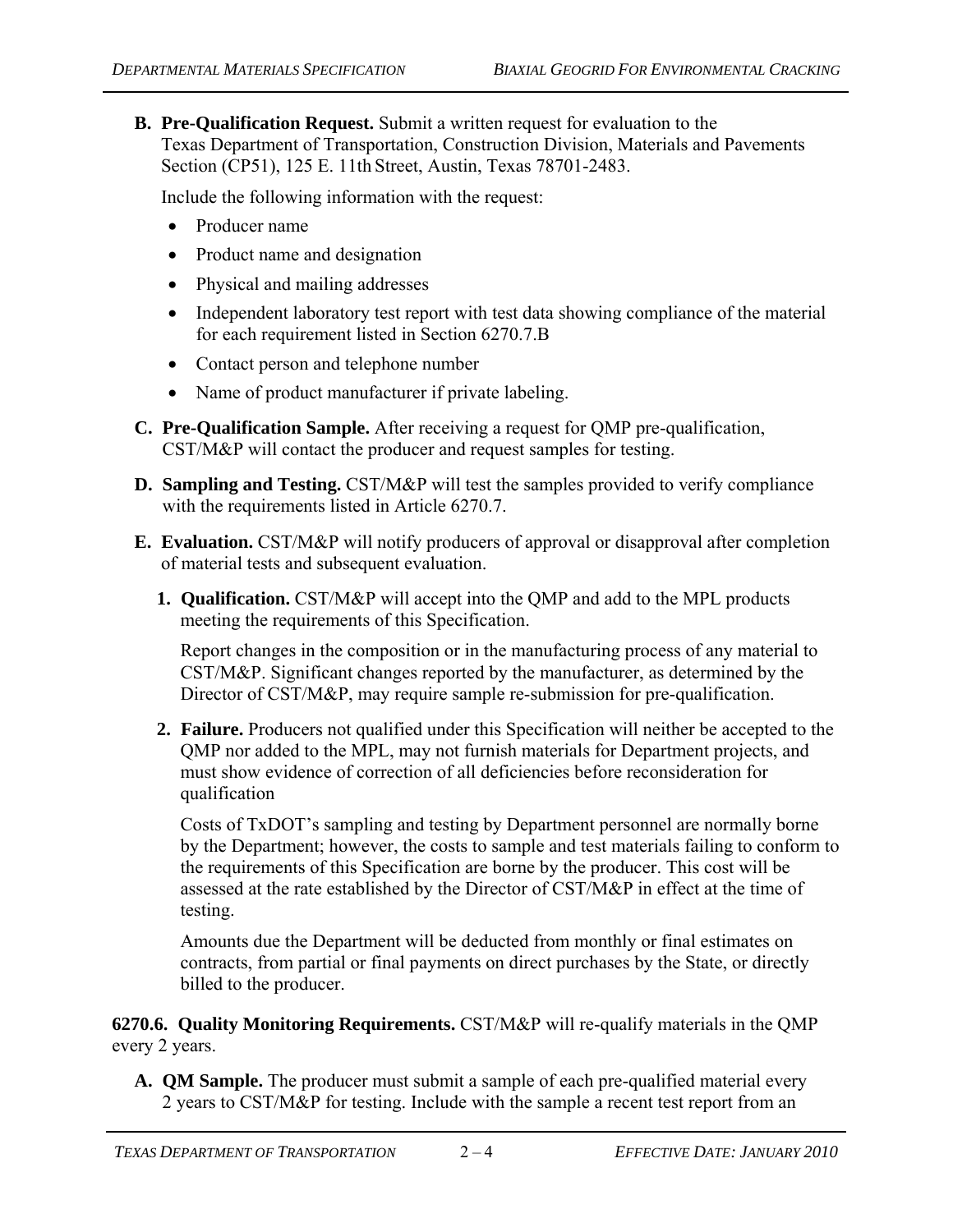independent laboratory showing compliance with the material properties as stated in Section 6270.7. Producers should submit samples and test reports at least 1 month before the beginning of the pre-qualification period to allow sufficient time for testing. Any material not submitted on time may be delayed in posting on the MPL.

**B. QC Testing Reports.** All producers accepted to the QMP must perform their own QC testing to verify compliance with this Specification. Testing is required for every material that is pre-qualified under the QMP.

Suppliers who private label geogrid may keep QC reports from the material manufacturer, but these records must be readily available for inspection by Department representatives Producers must maintain a complete record of all QC test reports for the previous and current calendar year.

- **C. Periodic Evaluation.** The Department reserves the right to conduct random sampling of pre-qualified materials for testing and to perform random audits of test reports. CST/M&P reserves the right to test sampled materials to verify compliance with this Specification. Department representatives may sample material from the project site and the warehouse. Failure of materials to comply with the requirements of this Specification as a result of periodic evaluation may be cause for removal of those materials from the QMP and the MPL.
- **D. Disqualification.** The Department may disqualify and remove the producer from the QMP and the MPL if any of the following infractions occurs:
	- Geogrid fails to meet the material requirements stated in this Specification,
	- Producer fails to report changes in the product to CST/M&P, or
	- Producer fails to comply with the documentation requirements in this Specification.

Once disqualified, the producer will not be allowed to supply material to Department projects for 1 year, or as determined by the Director of CST/M&P. After this period has expired, the producer must re-qualify to regain QMP status.

**E. Re-Qualification.** If a producer desires to re-qualify after this disqualification period, the producer must first submit a request to CST/M&P and include a recent test report from an independent laboratory with data certifying that the geogrid meets the material requirements in this Specification. Once accepted, all procedures and requirements as stated in Sections 6270.5 and 6270.6 of this Specification apply.

### **6270.7. Material Requirements.**

- **A. General Requirements.** Provide a biaxial geogrid:
	- $\bullet$  that meets the definition in Section 6270.3.D and
	- that is resistant to damage during construction, including ultraviolet degradation, and is resistant long-term to chemical and biological degradation.
- **B. Physical Requirements.** Provide geogrid meeting the requirements specified in Table 1. Use roll widths and lengths shown on the plans or as approved.